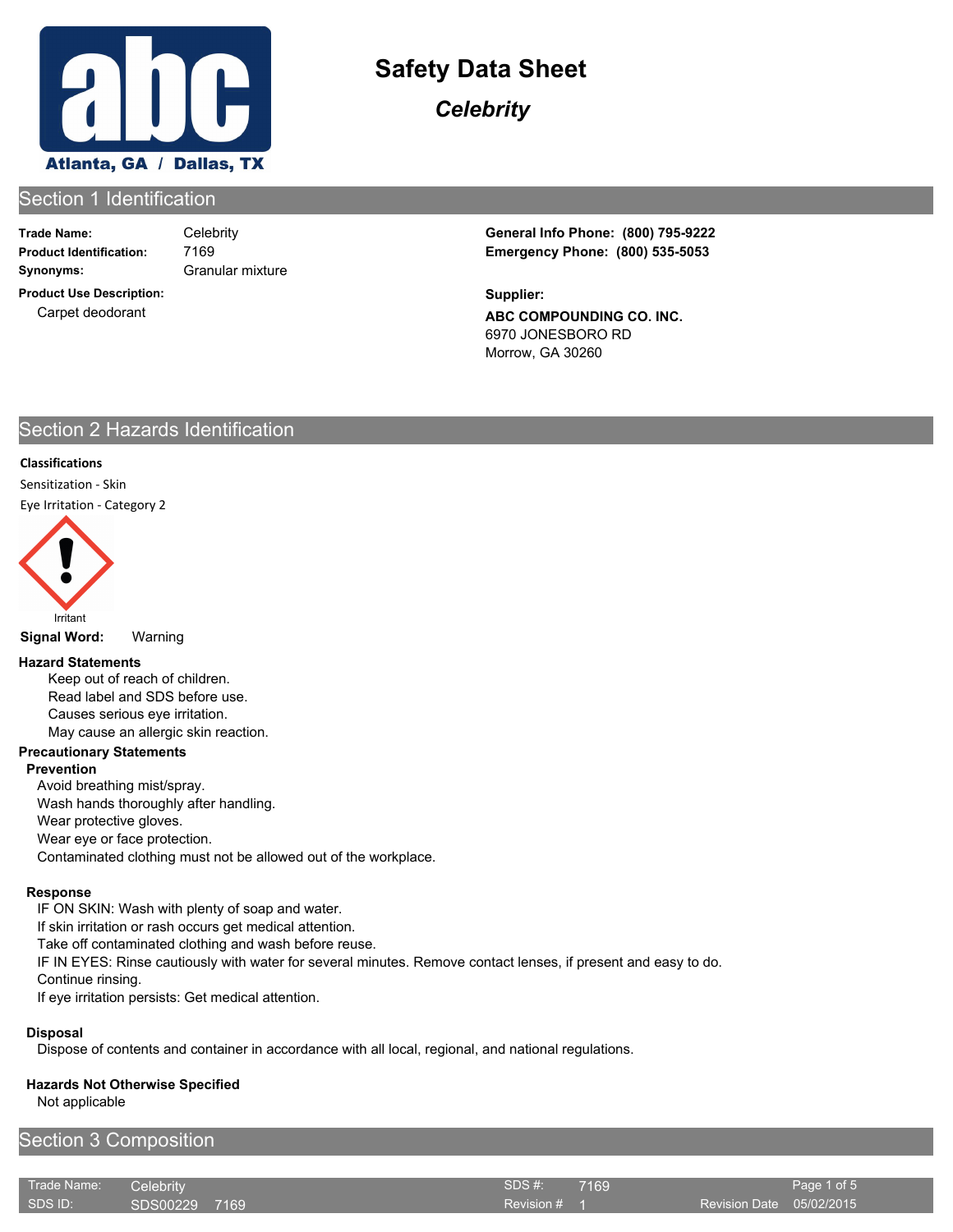

## *Celebrity*

|                      |          | Concentration  |
|----------------------|----------|----------------|
| <b>Chemical Name</b> | CAS#     | % by Weight    |
| Sodium Bicarbonate   | 144-55-8 | $>= 40 \le 50$ |
| Fragrance            | N/A      | $>=1 < 2$      |

## Section 4 First Aid

#### EMERGENCY OVERVIEW

WARNING. May be harmful if swallowed or inhaled. Eye irritant. May cause skin sensitization. May cause respiratory irritation.

EYES: Rinse cautiously with water for several minutes. Remove contact lenses if present and easy to do. Continue rinsing. If eye irritation persists: Get medical attention.

SKIN: Wash with plenty of soap and water. If skin irritation or rash occurs get medical attention. Take off contaminated clothing and wash it before reuse.

INHALATION: Remove person to fresh air and keep comfortable for breathing. Call a poison center or a doctor if you feel unwell.

INGESTION: May be harmful if swallowed. Do not induce vomiting. Seek medical attention immediately.

## Section 5 Fire Fighting Measures

#### **Suitable fire extinguishing media:**

Use water spray, fog or foam.

**Specific hazards arising from the chemical:**

None known.

**Hazardous thermal decomposition products:**

Carbon Dioxide, Carbon Monoxide

#### **Specific fire-fighting methods:**

Promptly isolate the scene by removing all persons from the vicinity of the incident if there is a fire. No action shall be taken

involving any personal risk or without suitable training.

#### **Special protective equipment for fire fighters:**

Fire fighters should wear appropriate protective equipment and self-contained breathing apparatus (SCBA) with a full

face-piece operated in a positive pressure mode.

## Section 6 Accidental Release Measures

#### **Personal precautions:**

Put on appropriate personal protective equipment (see section 8)

**Environmental precautions and clean-up methods:** Isolate hazard area. Keep unnecessary and unprotected personnel from

entering. Prevent runoff from entering drains, sewers, streams or other bodies of water. Sweep up and transfer contaminated

product, soil and other materials to containers for disposal.

## Section 7 Handling and Storage

| Trade Name: | Celebrity     |  | SDS#:   |
|-------------|---------------|--|---------|
| SDS ID:     | SDS00229 7169 |  | Revisio |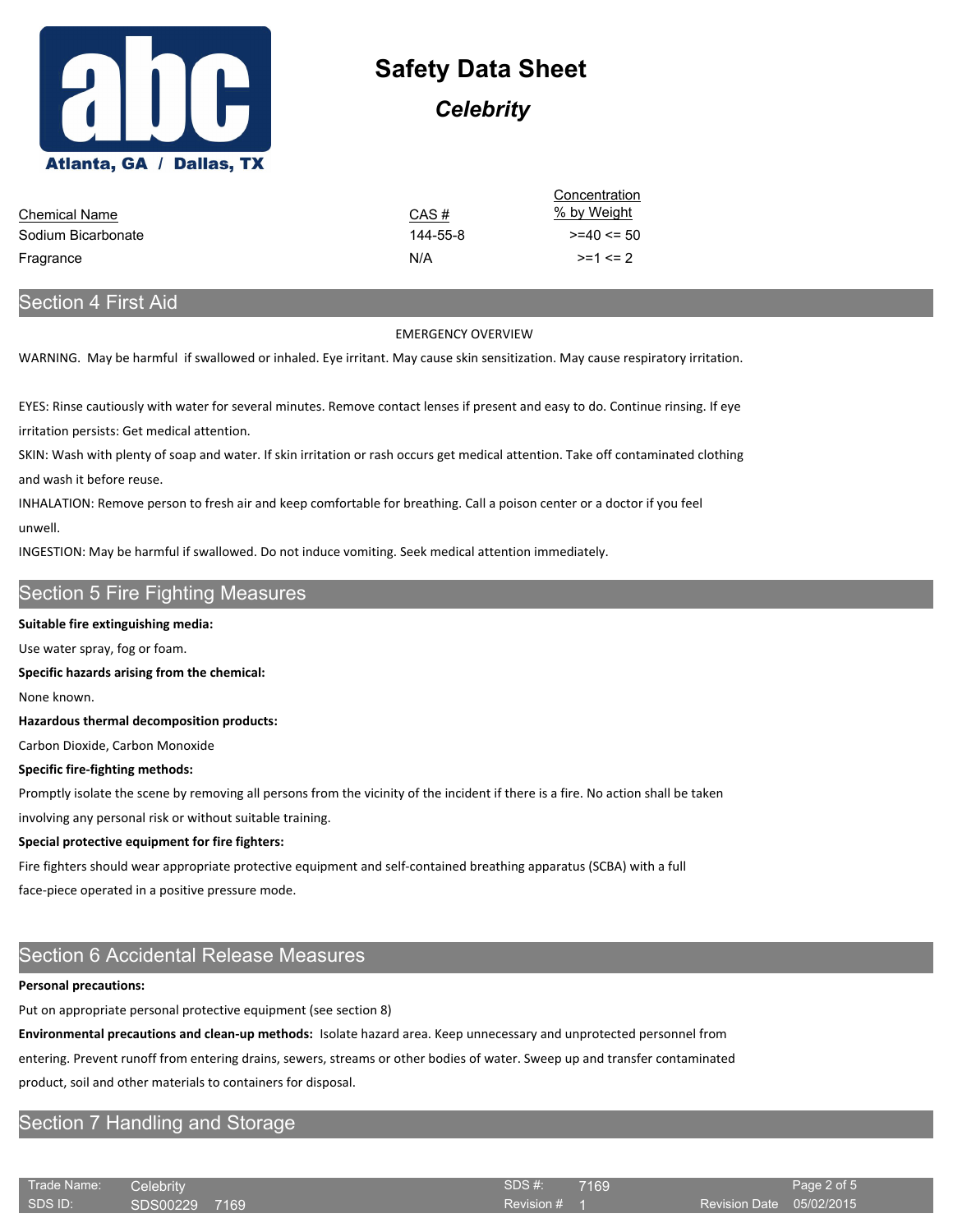

## *Celebrity*

Store in a cool, dry place. Do not get in eyes, on skin or on clothing. Avoid breathing dusts. Keep out of reach of children.

## Section 8 Exposure Controls/Personal Protection

**Eye Protection:** Wear safety glasses or goggles.

**Skin Protection:** To prevent repeated or prolonged contact, wear impervious gloves (made from rubber, nitrile or neoprene). **Respiratory Protection:** When respiratory protection is required, use a respirator with particulate cartridge or dust mask. All

respiratory programs must meet OSHA's 29 CFR 1910.34 & ANSI Z88.2 requirements.

**Engineering Controls:** Good general ventilation required.

### Section 9 Physical and Chemical Properties

| <b>Property</b>               | Value                   |                             |                       |
|-------------------------------|-------------------------|-----------------------------|-----------------------|
| Appearance                    | <b>GRANULAR MIXTURE</b> | Auto Ignition Temp          | <b>NOT AVAILABLE</b>  |
| <b>Boiling Point</b>          | <b>NOT AVAILABLE</b>    | Color                       | <b>COLORLESS</b>      |
| Decomposition Temperature     | NOT AVAILABLE           | <b>Evaporation Rate</b>     | <b>NOT AVAILABLE</b>  |
| <b>Explosive Limit Ranges</b> | <b>NOT AVAILABLE</b>    | <b>Explosive Properties</b> | <b>NOT AVAILABLE</b>  |
| Flash Point                   | <b>NONE</b>             | Melting/Freezing Point      | <b>NOT AVAILABLE</b>  |
| Odor                          | <b>PLEASANT</b>         | Odor Threshold              | <b>NOT AVAILABLE</b>  |
| Other Information             | VOC content (wt. %): 0  | <b>Oxidizing Properties</b> | <b>NOT AVAILABLE</b>  |
| <b>Partition Coeff</b>        | <b>NOT AVAILABLE</b>    | <b>Physical State</b>       | <b>SOLID GRANULES</b> |
| Relative Density              | <b>NOT AVAILABLE</b>    | Solubility (Water)          | <b>PARTIAL</b>        |
| Vapor Density                 | <b>NOT AVAILABLE</b>    | Vapor Pressure              | <b>NOT AVAILABLE</b>  |
| Viscositv                     | <b>NOT AVAILABLE</b>    | рH                          | 7-9                   |
|                               |                         |                             |                       |

## Section 10 Stability and Reactivity

| <b>Reactivity:</b>             | Under normal conditions o  |
|--------------------------------|----------------------------|
| <b>Chemical Stability:</b>     | Stable under normal condi  |
| <b>Incompatible Materials:</b> | Acids and strong oxidizers |
| <b>Conditions to Avoid:</b>    | High temperatures          |
| <b>Decomposition Products:</b> | CO, CO <sub>2</sub>        |

## Section 11 Toxicological Information

#### **Primary Route of Entry:** Skin contact, inhalation

#### **Acute/Potential Health Effects:**

**EYES:** May cause serious eye irritation. Symptoms include stinging, tearing and redness.

**SKIN:** May cause skin irritation. Prolonged or repeated contact may dry the skin. Symptoms may include redness, burning,

under normal conditions.

drying of skin.

**INHALATION:** Excessive exposure to dusts may irritate the mucous membranes and upper respiratory tract.

**INGESTION:** May cause headache, dizziness, incoordination, nausea, vomiting, diarrhea and general weakness.

**Chronic / Long Term Effects:** May cause skin sensitization.

**Target Organ Effects:** Lungs and upper respiratory tract, gastrointestinal tract, eyes, skin.

**Reproductive/Developmental Information:** No data.

**Carcinogenic Information:** This material is not listed as a carcinogen by IARC, NTP or OSHA.

| Trade Name: Celebrity |               | SDS #:<br>7169 | Page 3 of 5              |
|-----------------------|---------------|----------------|--------------------------|
| SDS ID:               | SDS00229 7169 | Revision # 1   | Revision Date 05/02/2015 |

normal conditions of storage and use, hazardous reactions will not occur.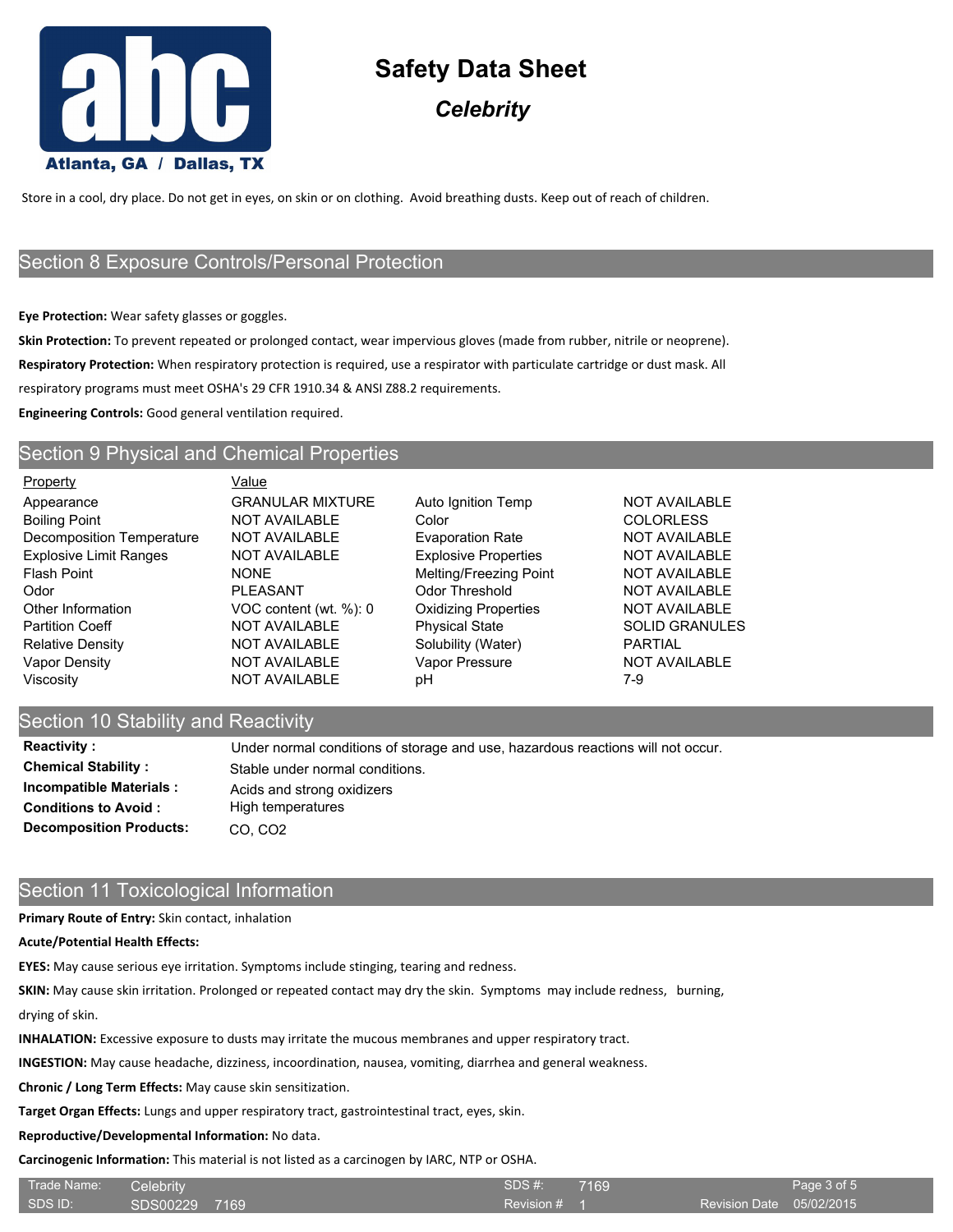

**Acute Toxicity Values:**

Not available.

## Section 12 Ecological Information

#### Not available

## Section 13 Disposal Considerations

Waste must be disposed of in accordance with federal, state and local environmental control regulations. See label for further **instructions** 

## Section 14 Transport Information

Not regulated

## Section 15 Regulatory Information

If identified components of this product are **CERCLA** hazardous substances and/or listed under **Sections 302, 304, or 313 of Title III** of the Superfund Amendments and Reauthorization Act (SARA) of 1986 (also known as EPCRA, the Emergency Planning and Community Right-To-Know Act), or under **California Proposition 65** (Safe Drinking Water and Toxic Enforcement Act), they are listed above in Section 15 of this SDS.

If identified components of this product are listed under Section 313, this product contains toxic chemicals subject to the reporting requirements of Section 313. This information must be included in all SDS that are copied and distributed for this material.

**Title III Section 311/312** Hazardous Categories - 40 CFR 370.2:

ACUTE (X) Chronic ( ) Fire ( ) Pressure ( ) Reactive ( ) Not Applicable ( )

**T.S.C.A. Status:** All chemical substances found in this product comply with the Toxic Substances Control Act inventory reporting requirements.

**RCRA Status:** Under RCRA, it is the responsibility of the product user to determine at the time of disposal, whether a material containing the product or derived from the product should be classified as a hazardous waste. If this product becomes hazardous waste it would be assigned RCRA Code(s)

None

## Section 16 Other Information

#### **HMIS Ratings :**

| Trade Name: | Celebrity     | SDS#:   |
|-------------|---------------|---------|
| SDS ID:     | SDS00229 7169 | Revisio |